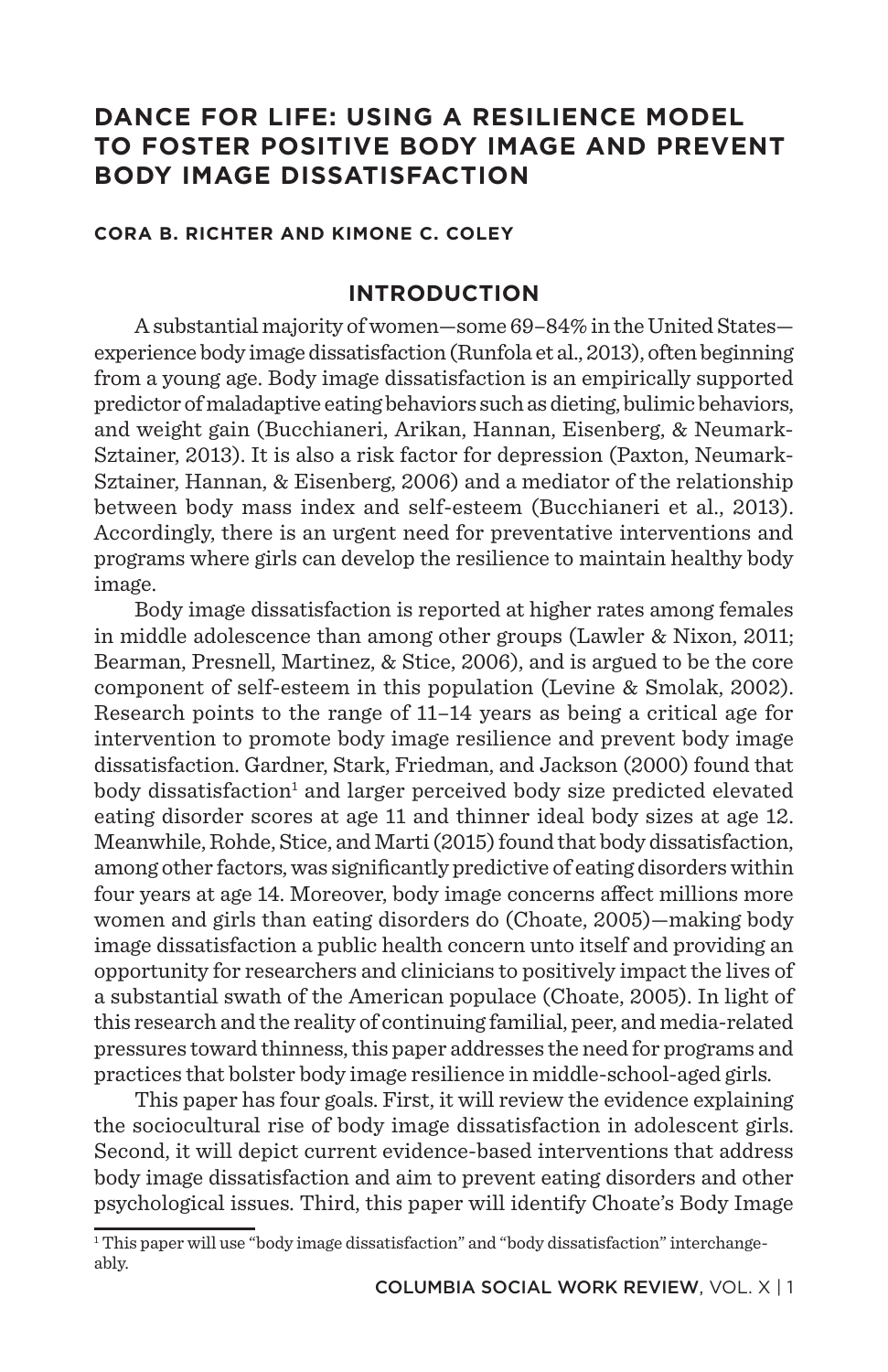Resilience Model (2005) as a strengths-based model that implicitly draws on sociocultural theories of body image dissatisfaction to help girls to develop positive body image—and in doing so, help them to understand and address body dissatisfaction—on an individual or community basis. Finally, and most importantly, this paper will propose a prevention-intervention program for developing body image resilience, grounded in Choate's Body Image Resilience Model, engaging adolescent girls in dance movement therapy (DMT) and their families in discussion of body image issues. We posit that this should be a preferred intervention to address body image dissatisfaction in the target population in school- or community-based settings. It is argued that addressing body image dissatisfaction in this way could reduce the risk of development of maladaptive eating behaviors and other psychological symptoms.

### **THE RISE OF BODY IMAGE DISSATISFACTION**

Given the negative effects of body image dissatisfaction, its causes should be explored. Multiple explanations for the rise of body dissatisfaction in adolescent populations have been proposed. For example, Vartanian and colleagues (2018) theorized a link between body image dissatisfaction and adverse life events, lower self-concept, and greater internalization of appearance. However, the primary explanation for body image dissatisfaction that has been tested in middle-school-aged girls is sociocultural. That is, body image dissatisfaction is associated with the dominant culture's promoted imagery of the idealized thin and, at times, sexualized female body.

Taking a sociocultural perspective, Thompson, Heinberg, Altabe, and Tantleff-Dunn (1999) propose a Tripartite Model of Influence in relation to body dissatisfaction, consisting of the media, peers, and parents. These three influences are mediated through internalization of the thin-ideal and appearance comparison processes. Keery, van den Berg, and Thompson (2004) tested this model on a sample of middle-school-aged girls. Keery et al. (2004) found a causative link between the media, peers, and parents' influences and body image dissatisfaction in this population. In the case of parental influence, this relationship was fully mediated by internalization and appearance comparison. In the case of the media and peer influences, internalization and appearance comparison partially mediated the causative relationship. These results were replicated by Schroff and Thompson (2011) with a similar sample.

Peers model appearance norms and play roles in formative conversations about appearance, including those about dieting (Jones, 2004; Schroff & Thompson, 2011). The frequency of these conversations about appearance is causatively linked to an increase in body image dissatisfaction, particularly in adolescent females (Clark & Tiggemann, 2006; Jones et al. 2004). In addition, appearance-based teasing and criticism can also cause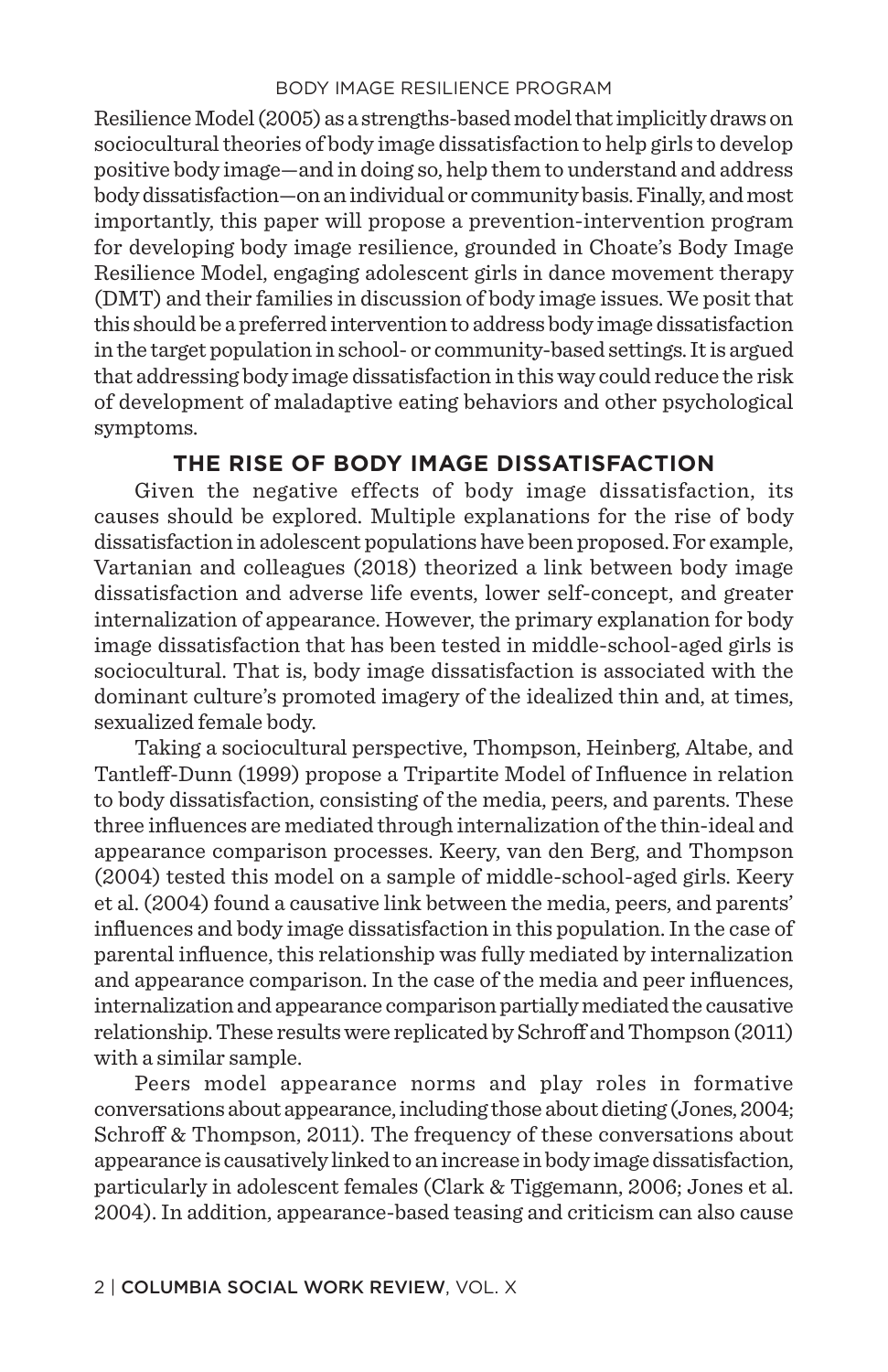body dissatisfaction (Lawler & Nixon, 2011). Teasing and criticism are particularly influential because they apply the sociocultural ideal directly to the individual, which contributes to the process of internalization (Lawler & Nixon, 2011).

In relation to parents, it has been theorized that the family's appearancerelated culture, that is, the way thinness, eating, and weight are addressed in family contexts, is linked to body image dissatisfaction (Kluck, 2010). The impact of parents is observed in multiple domains. First, comments about appearance and expressed attitudes about body size influence children. These comments are impactful regardless of whether they are made in relation to the specific child's body in the form of criticism or teasing, or to bodies generally (Kluck, 2010). Second, parents may influence their children by modeling appearance-related behaviors such as dieting or preoccupation with weight and shape, or by encouraging their children to engage in these behaviors (Kluck, 2010). Research has shown that daughters who are encouraged to diet by their mothers are more likely to be dissatisfied with their bodies (Benedikt, Wertheim, & Love, 1998). In addition, body image dissatisfaction in mothers is linked to body image dissatisfaction in daughters (Kichler & Crowther, 2001).

Within the Tripartite Model of Influence, the media is theorized to have the most influence on adolescent body image (Levine & Smolak, 1996). The media portrays an often unattainable standard of thinness (Hargreaves  $\&$ Tiggemann, 2004). Studies show that the more adolescent girls are exposed to magazines and television, the higher their rates of body dissatisfaction are likely to be over time (Anderson, Huston, Schmitt, Linebarger, & Wright, 2001; Bell & Dittmar, 2011).

Outside of the traditional mass media, use of the internet is correlated to body image concerns, particularly when social networking sites are used (Tiggemann & Slater, 2013). Part of the reason that middle-school-aged girls are more at risk of body image dissatisfaction may be the amount of time they spend on social media sites and applications that contain images of celebrities, "influencers," and peers portraying idealized body types (Perloff, 2014). These images create "exponentially more opportunities for social comparison and dysfunctional surveillance of pictures of disliked body parts than were ever available with the conventional mass media" (Perloff, 2014, p. 366). Essentially, the use of social media by middle-school-aged girls means social comparisons can be made quickly, easily, and against multiple sources (Myers & Crowther, 2009). That is, social media amplifies the thin-ideal that existed already in the dominant culture and that had been created, in part, by mass media. The role of social media in exacerbating the body image dissatisfaction problem underscores the need for proactive efforts to build girls' body self-esteem—because their social media use seems only to be rising (Anderson & Jiang, 2018).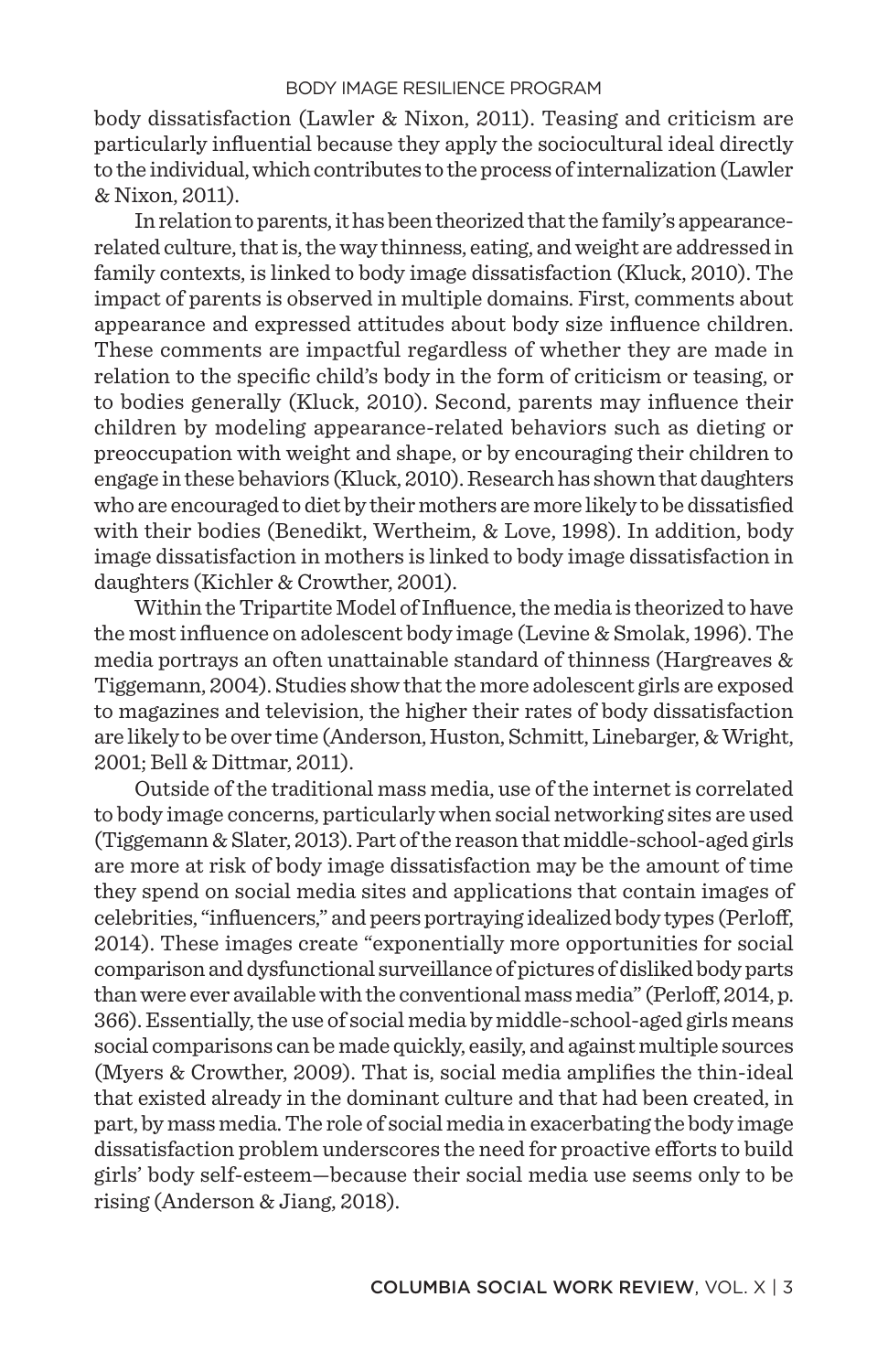## **CURRENT APPROACHES TO PREVENTION AND INTERVENTION**

Programs aiming to address body image dissatisfaction in adolescents are targeted (focused on those at risk of disordered eating or other adverse outcomes due to high levels of body dissatisfaction), selective (focusing on demographically high-risk populations such as adolescents or girls), or more universal (applied generally to non-symptomatic participants) (Neumark-Sztainer et al., 2006). In a meta-analysis of published prevention trials, it was found that targeted interventions tend to be more effective than universal interventions (Stice, Shaw, & Marti, 2007). Interventions that are interactive and delivered in multiple sessions also have a stronger evidence base (Stice et al., 2007).

In the domain of targeted and selective interventions, cognitive behavioral programs, psychoeducation, and dissonance reduction have proven effective (Levine & Smolak, 2006). However, a review of these interventions revealed that, in populations exhibiting body image concerns, the balance of the evidence supports interventions targeting cognitive dissonance (Stice, Shaw, Burton, & Wade, 2006). This approach takes a sociocultural perspective. Dissonance reduction interventions require adolescent girls to critique negative body image beliefs acquired from peer, familial, and media influences through involvement with verbal, written, and behavioral exercises (Stice, Rohde, Gau, & Shaw, 2009). These techniques have resulted in reduction in thin-ideal internalization, body dissatisfaction, dieting attempts, and eating disorder symptoms, persisting through 1-year follow-up (Stice et al., 2009). The evidence supporting dissonance reduction interventions has led to these approaches being labeled the "gold standard" prevention approach, which targets the Tripartite Influence Model (Atkinson & Wade, 2015). Meta-analysis reveals that dissonance interventions are one of only two prevention approaches proven to reduce risk of development of eating disorder pathology at 3-year follow-up (the other being an intervention focused on maintaining healthy weight and not specifically targeting body image dissatisfaction) (Stice, Becker, & Yokum, 2013).

Because of the proven effectiveness of dissonance reduction interventions in targeted populations, it is useful to consider whether this approach could be taken in a universal sample. In a randomized controlled trial, Atkinson and Wade (2015) compared dissonance reduction interventions to a mindfulness approach in a sample of adolescent girls. Importantly, the study was applied to a universal sample, containing participants of all levels of body image concern. The mindfulness approach aimed to address sociocultural factors by teaching participants to refrain from automatically responding to the thin-ideal, while simultaneously reducing the impact of negative affect. Negative affect is a risk factor for eating-related dysfunction, thought to coexist with body dissatisfaction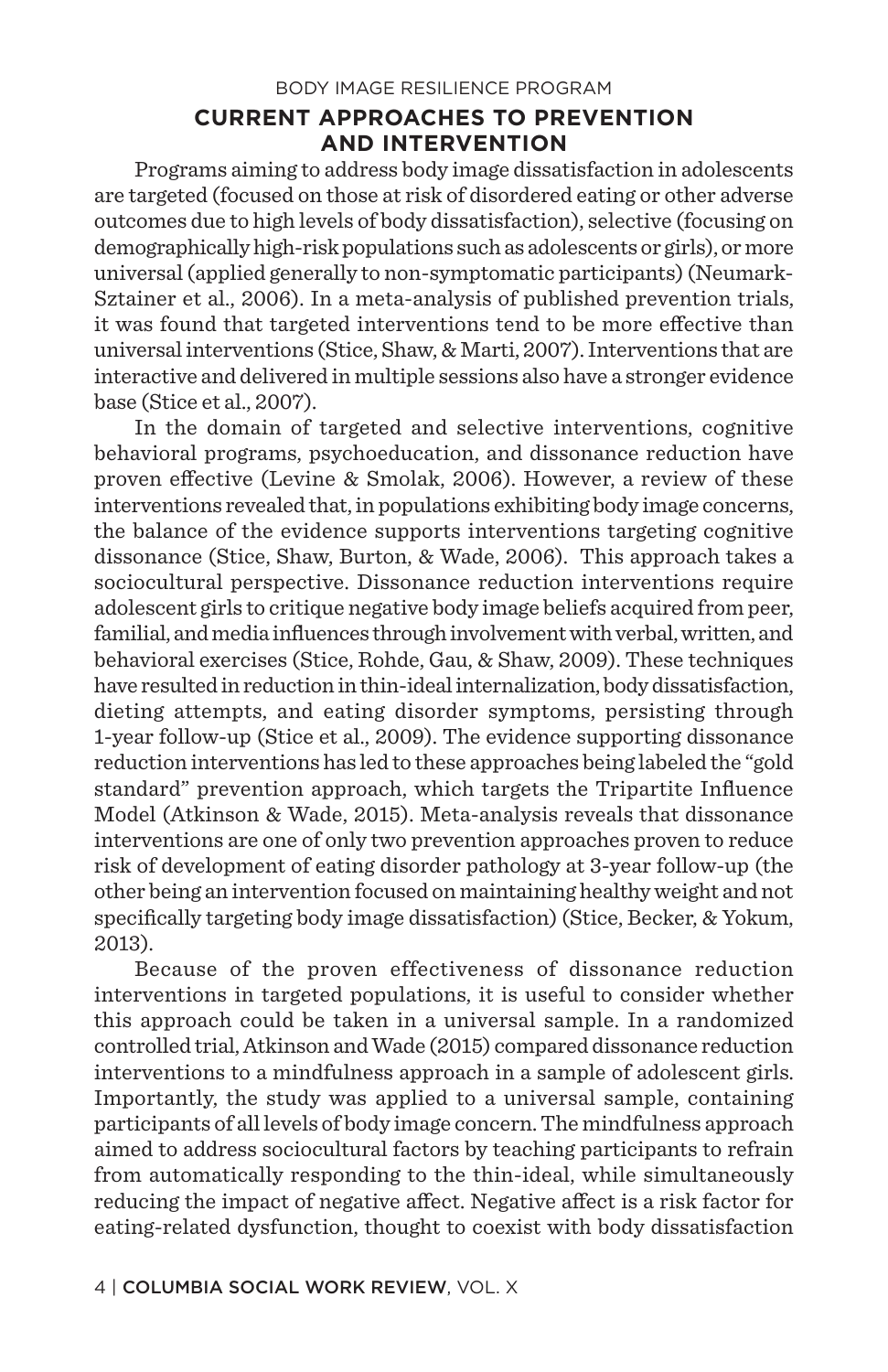(Atkinson & Wade, 2015). Mindfulness interventions resulted in significant reductions in weight/shape concerns, dietary restraint, thin-ideal internalization, eating disorder symptoms, and psychosocial impairment, when delivered by optimally trained facilitators. However, no significant difference was observed between the group receiving the mindfulness intervention and the group receiving the dissonance reduction intervention. The study indicates that both mindfulness and dissonancebased interventions can be helpful in reducing body dissatisfaction in a universal sample of adolescent girls (Atkinson & Wade, 2015).

### **INDIVIDUAL PROTECTIVE FACTORS: A STRENGTHS-BASED MODEL**

While most researchers have chosen to focus on the risk factors for body image problems (as well as risk factors for clinically diagnosable eating disorders), a few have identified those strengths that allow women and girls to maintain a healthy body image. We will pair the conceptualization of body image issues and interventions found in existing research with Choate's (2005) breakdown of risk factors and protective factors for body image challenges in order to move toward an intervention that can be used by educators, social workers, and other concerned professionals in both clinical and nonclinical settings.

Choate (2005) acknowledges that women and girls experience pressures as a result of comparison to media representations and their peers. Yet she does not find that all groups encounter these pressures to the same degree or in the same way. While acknowledging that eating disorder and body image dissatisfaction rates do not differ substantially among Asian, Hispanic, and White Americans according to many studies, she points to the African American community as one in which women are "buffered" somewhat from the pressure to have an extremely thin physique (Choate, 2005).<sup>2</sup>

Warren, Gleaves, Cepeda-Benito, Fernandez, and Rodriguez-Ruiz (2005) point to a possible psychological pathway for such a buffering effect, at least among their Mexican American and Spanish study participants. They identify the adoption of Westernized, thinness-idealizing culture and media as having two components: awareness of the thinness ideals and internalization of those ideals, where internalization is expressed through endorsement and emulation (Warren et al., 2005). They suggest that ethnicity mediates the latter component. Mexican American and Spanish women were found to be significantly less likely to internalize the thin-

<sup>2</sup> Research published since Laura Hensley Choate developed her theorization of body image resilience has complicated the narrative somewhat. New studies have found that rates of eating disorders among African Americans do not differ substantially from other groups, or that different groups are prone to different types of eating disorders. See Smink, van Hoeken, & Hoek (2012) for a discussion of general epidemiology between different groups; Shuttlesworth & Zotter (2011) for a discussion of possibly higher binge eating disorder rates among African Americans; Hoek (2016) for a cross-national perspective and review of the literature; and Watson et al. (2013) for a discussion of how Black women still internalize the expectations of the dominant White culture despite having some distance from it.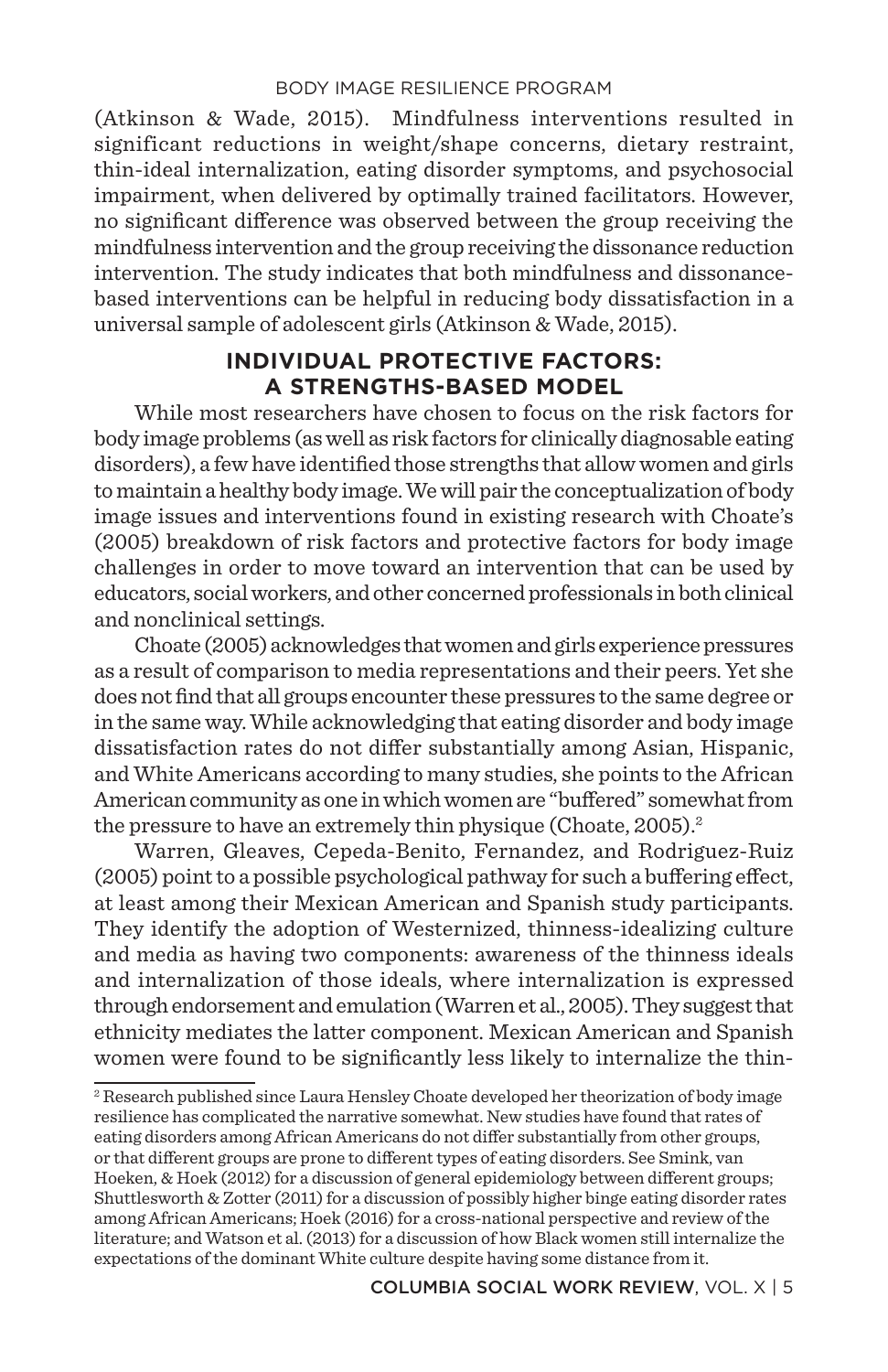ideal, and in turn significantly less likely to experience body dissatisfaction (Warren et al., 2005).

Psychological pathways are complemented by sociological ones. Non-White or non-northern-European-descent groups' position outside the dominant White culture is understood to give these groups the ability to more critically evaluate media containing White standards of beauty and to develop their own standards of beauty (Choate, 2005). Family, peer, and community relationships (especially those between mothers and daughters) reinforce the deviations from the dominant culture and facilitate girls' sense of self-esteem, strength, and independence (Choate, 2005; Parker et al., 1995). The curse of marginalization and racism would seem to have the positive collateral effect of allowing communities to develop or maintain their own norms, insights, and practices that can be healthier than those of the dominant culture.

Choate ultimately identifies "(a) family-of-origin support, (b) gender role satisfaction, (c) positive physical self-concept, (d) effective coping strategies, and (e) sense of holistic balance and wellness" as the key protective factors for body image resilience in women and girls (Choate, 2005, p. 325). Snapp, Choate, and Ryu (2012) measured the efficacy of a version of Choate's Body Image Resilience Model in a survey study of 301 first-year college females. They found marginal or moderate, but mostly statistically significant, correlations between the different protective factors and "overall wellness," which they measured using Adams et al.'s (1997) Perceived Wellness Survey (Snapp et al., 2012). In turn, they found a .31 positive correlation between wellness and body image, which was measured using the Body-Esteem (BE)-Appearance Subscale of the BE Scale for Adolescents and Adults (Snapp et al. 2012; see Mendelson et al., 2001, for the Body-Esteem (BE)-Appearance Subscale).

Other researchers have individually identified the efficacy of each of Choate's (2005) protective factors (if not necessarily with reference to Choate). Barker and Galambos (2003) confirm the importance of family support. Other researchers refer to self-esteem (O'Dea, 2010), various forms of physical and holistic wellbeing (Shisslak & Crago, 2001); and selfefficacy as protective factors (Shisslak & Crago, 2011; see also Pelletier, Dion, & Lévesque, 2004, who refer specifically to the importance of selfdetermination as a protective factor against media). Given this broad base of support for Choate's Body Image Resilience Model, this paper will use it as a touchstone for designing and evaluating the DMT intervention developed therein.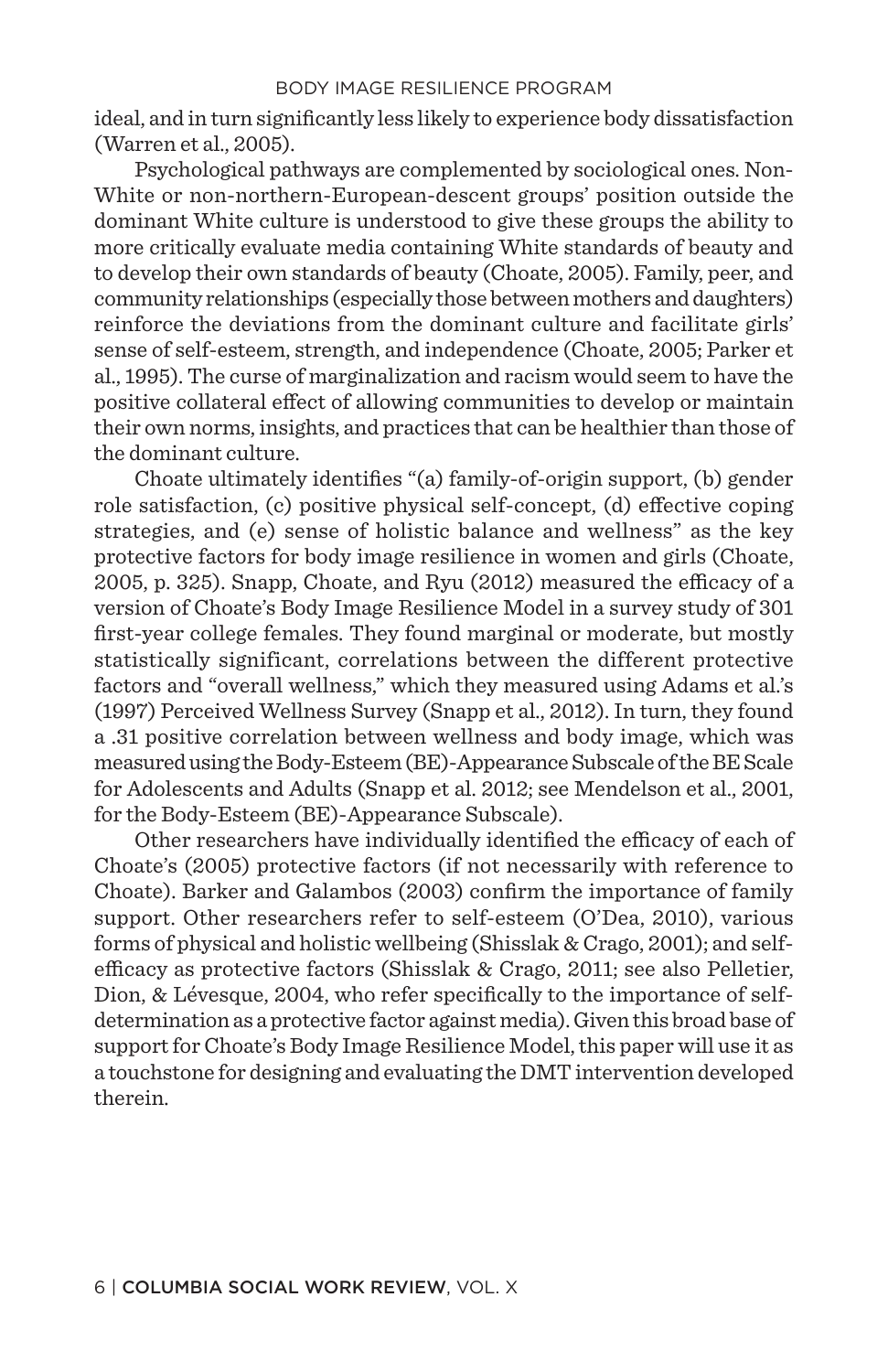### **DANCE FOR LIFE: A STRENGTHS-BASED INTERVENTION FOR BODY IMAGE RESILIENCE**

While Atkinson and Wade (2015), among others, have considered empirically supported interventions to address body image dissatisfaction, their approaches are nonetheless limited in that they fail to adequately incorporate protective factors. We propose a program of school- or community-based Dance Movement Therapy (DMT) that could serve both as a intervention for adolescent girls with body image issues and as a preventative measure for those who do not currently have body image issues but are at risk due to age or demographic factors. Given that parents play a crucial role in their daughters' body image satisfaction levels, per the Tripartite Model of Influence, Dance for Life would also ideally involve families in a discussion of body image, paired with the DMT sessions and/ or recitals. And while the program would largely shift away from the riskfactors focus of past treatments and toward a strengths-based model, it would also adopt some of the empirically supported, transferable qualities of past interventions, especially the quality of it occurring over multiple sessions (see Stice et al., 2007). We call this program "Dance for Life."

Dance Movement Therapy (DMT) modalities have been used since at least the 1950s (Berrol, 1990). While the pairing of DMT with Choate's Body Image Resilience Model is new, the idea that various forms of physical activity can promote positive body image is not. Versions of the idea appear in many conceptual articles and small-scale studies. Choate (2005) herself describes exercise and athleticism as promoting the physical self-concept that in turn promotes healthy body image in her model. Pylvänäinen (2003) proposes a model for understanding body image in the context of dance/movement therapy. Lewis and Scannell (1995) find a positive relationship between experience with "creative dance movement" and approval of one's body among 112 study participants. In a meta-analysis of the literature on dance and movement therapies, Ritter and Graff Low (1996) describe some positive associations between the therapies and body awareness and acceptance.

DMT modalities typically include music, movement, and sensory stimulation (Welling, 2014). They can take the form of free-flowing modern dance or expressive, unspecific motion used as nonverbal communication or the basis of a therapeutic alliance (Meekums, 1992). Dance movement therapists adjust the styles and exercises to the group or individual being served (Welling, 2014).<sup>3</sup>

Figure 1 contains the Program Logic Model (PLM) for Dance for Life. The PLM serves as a visual aid to map out the program intervention, addresses the need for the development of the program, and illustrates program inputs (i.e. treatments) in relation to desired outcomes for the participants.

<sup>3</sup> For a comprehensive description of traditional DMT, please see Payne ed. (1992). See Hagensen (2015) and Green and Drewes eds. (2014) for DMT with adolescents.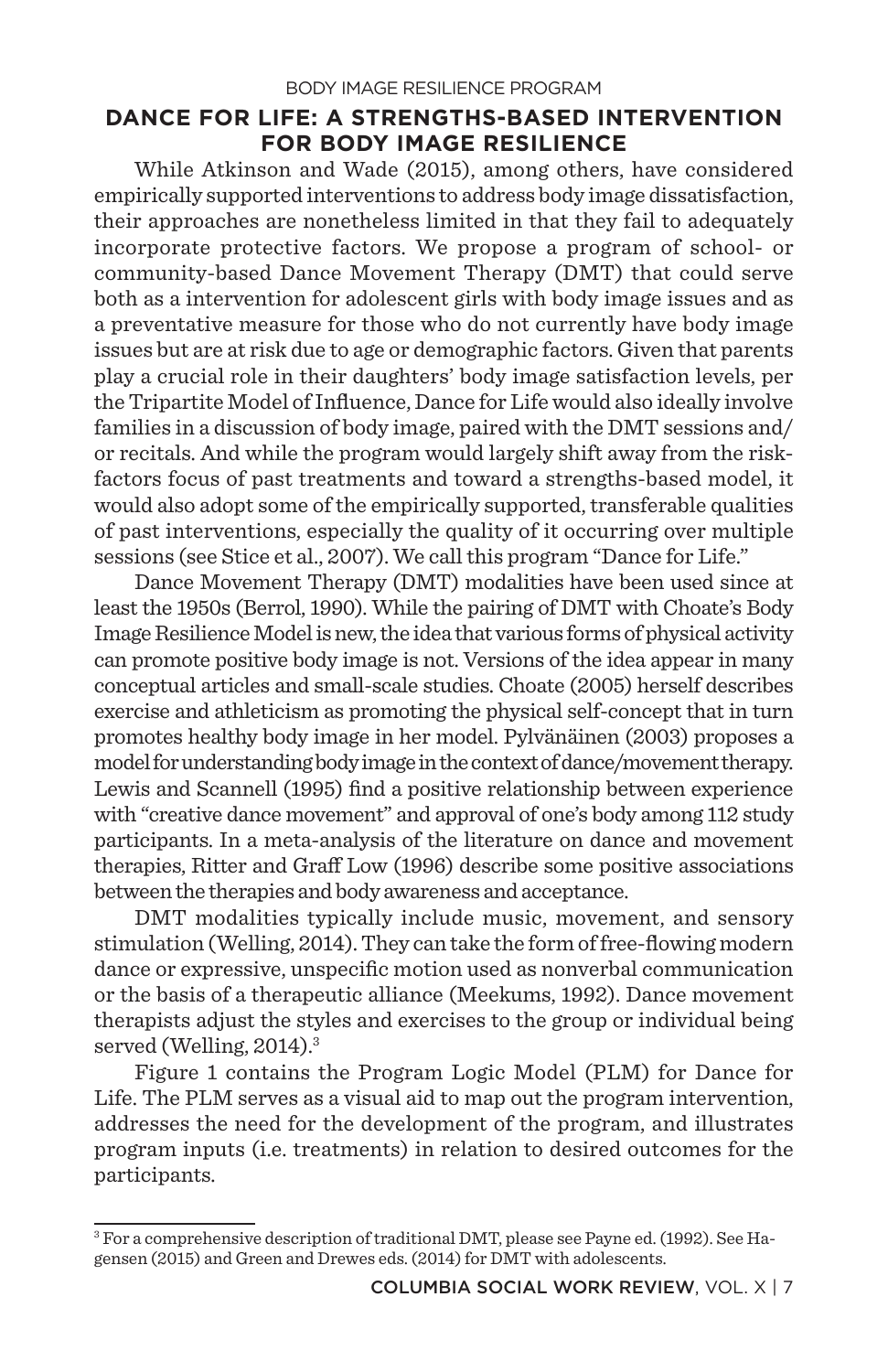### *Figure 1.*

### **Program Logic Model for the Dance For Life Program**

**Brief Program Description:** School- or community-based dance movement program for girls to promote healthful body self-reflection. This program would aim to engage girls to promote healthy physical expression of self and self-love, per the process described by Choate's Body Image Resilience Model and the tenets of DMT.

**Problem/Need:** Girls could benefit from implementation of a positive youth-development program to help mitigate the risk of social, emotional, and psychological decline associated with body image dissatisfaction.

**Goals:** Tackling sociocultural influences on body image dissatisfaction and promoting body image resilience.

**Objectives:** Using the activity-based youth development program of dancing, groups, and family support to build body image resilience.

| Inputs                                                                                                                                                                                                                                | Outputs                                                                                                                                  |                                                               | <b>Outcomes</b><br>Impact                                                                                                                                                            |
|---------------------------------------------------------------------------------------------------------------------------------------------------------------------------------------------------------------------------------------|------------------------------------------------------------------------------------------------------------------------------------------|---------------------------------------------------------------|--------------------------------------------------------------------------------------------------------------------------------------------------------------------------------------|
| Group<br>Counselors or<br>Volunteers<br>Available space<br>for activities<br>Curricula and/<br>or prompts for<br>dance therapy<br>sessions and<br>family discussion<br>groups<br>Screening tools<br>for assessments<br>Funding source | <b>Providers</b><br>Social workers<br>Volunteer<br>and Group<br>counselors to<br>facilitate Dance<br>Movement<br>Therapy (DMT)<br>groups | <b>Participants</b><br>Adolescent girls<br>and their families | Improved health<br>and wellness<br>Reduction in<br>body image<br>dissatisfaction<br>Familial<br>support for and<br>engagement<br>with positive<br>body image and<br>general wellness |

 While dance as a practice allows people to express themselves through healthy movement, Dance for Life as a program goes one step further and allows adolescent girls—with the assistance of social workers, other professionals, and the girls' own families—to build a community and a space for self-love that might be slightly buffered from the pressures of the dominant culture. Programmatic DMT utilizes not only Choate's protective factors, but other researchers' understandings of the psychological and sociological pathways that enable those factors. As noted in the preceding section, researchers have identified marginalization and, by extension, racism as the social forces that enable communities and individuals to build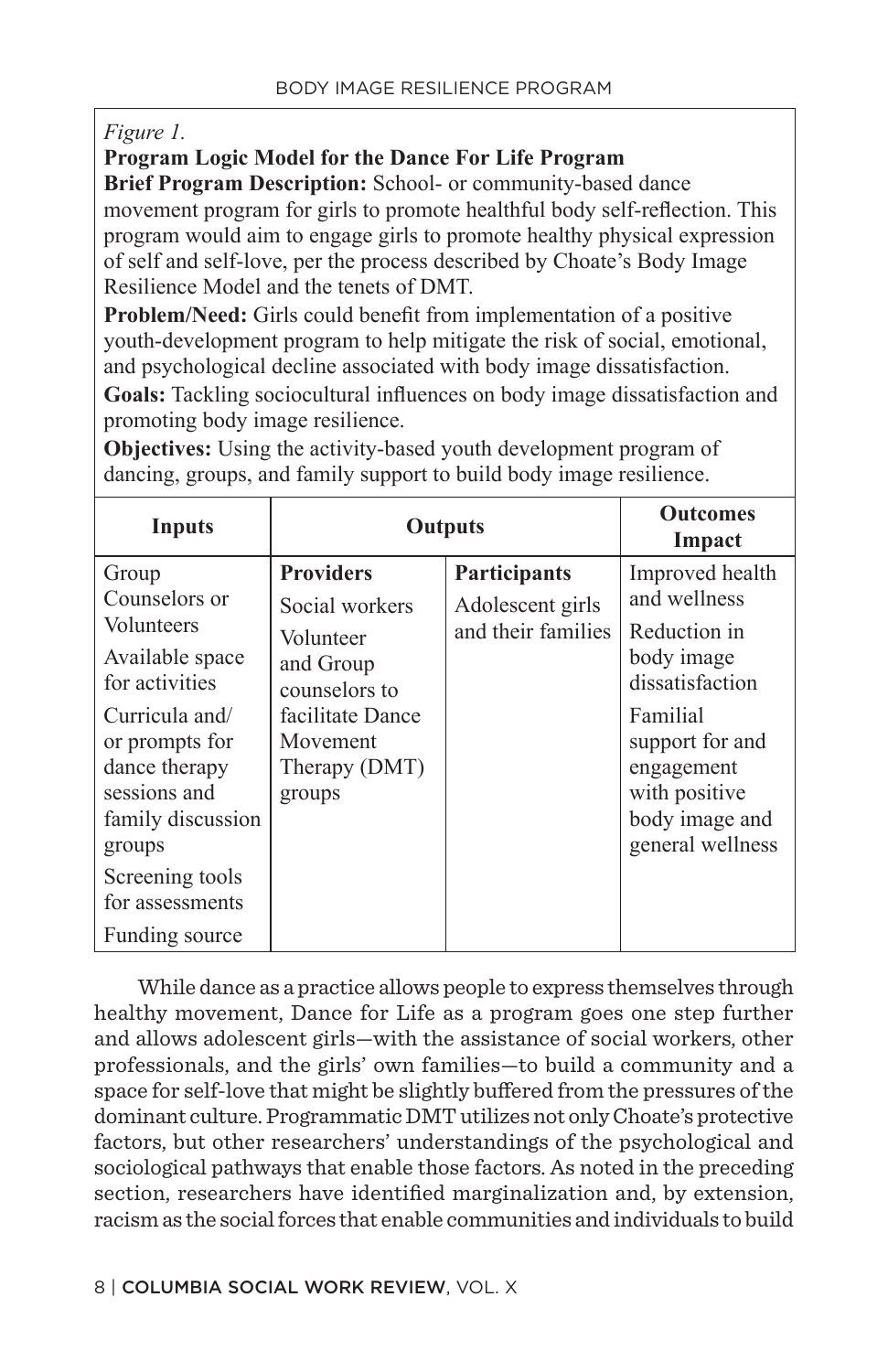cultures that reject dominant norms, such as the thin-ideal. Something as destructive as racial segregation, though, need not be the mechanism for the development of separate cultures where positive body image can flourish. Dance for Life would ideally give girls an ideological and communal space where they could cultivate their own norms for wellness, beauty, and selflove.

While some of these outcomes of Dance for Life are intangible, certain measures could be used to ensure that Dance for Life implementations are following best practices. We would recommend using a process evaluation to ensure that the program curriculum is being implemented in accordance with Choate's Body Image Resilience Model (2005). Specifically, the program would be evaluated on: a) how the program is run; b) whether the services are of high quality; c) whether the program is meeting its targets; d) whether the operations are compliant with applicable regulations and mandates; and e) whether clients are satisfied with the services. Program administrators could use a focus group to gather this information. Providers could also implement an impact evaluation for all participants, including adolescent girls and their parents. In short, the program would be evaluated based on achievement of the expected outcomes, the impact of the program on the welfare of the adolescents, and whether the program, in fact, promotes resilience towards the development of negative body image.

#### **CONCLUSION**

As a risk factor for eating disorders and depression, body image dissatisfaction is a serious individual and societal problem, especially for girls and adolescents. (We would recommend that more research be conducted to discern the forms that body image dissatisfaction takes in men, boys, and nonbinary individuals, even if those forms may be attenuated in the two former groups.) While individual characteristics have a role in making a young woman prone to body image dissatisfaction, we initially place body image dissatisfaction into its sociocultural context, identifying the role of peers, family, and the media in a Tripartite Model of Influence.

We turn toward the individual and personal protective factors, though, when we discuss not just preventing and intervening with body image dissatisfaction, but promoting positive body image. This focus on the individual and her resilience reflects the reality that changing culture such that it promotes body image satisfaction is hard—especially when such a change would target attitudes as diffuse and universal as those that cause body image dissatisfaction. Choate (2005) and other researchers point to different ethno-racial cultures that have been resilient to White, Westernized standards of thinness and beauty, especially African Americans and Mexican Americans. We duly identify separation from and creation of a socio-ideological space outside the dominant culture as a key pathway for resilience to develop. We adopt Choate's (2005) model of body image resilience, which identifies five key protective factors, as the goal of our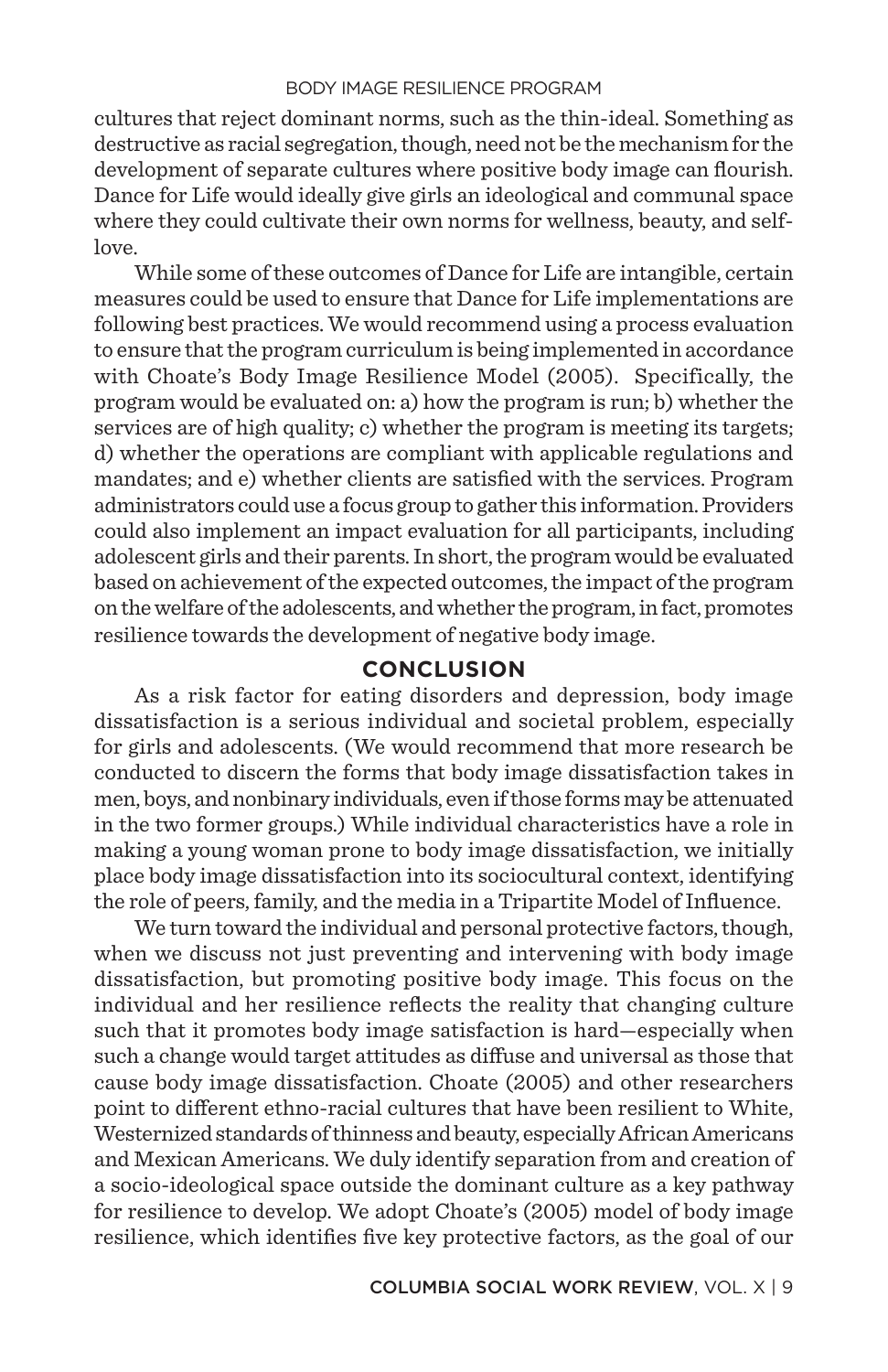intervention. We operate with the assumption that protective factors involving physicality and coping strategies are the easiest to develop in adolescent girls.

Several empirically supported techniques exist for the treatment of body image dissatisfaction, with dissonance reduction being the most effective. The drawback of these modalities, though, is that these interventions focus largely on risk factors to the expense of protective factors. As an alternative or complement to existing therapies, we put forward Dance Movement Therapy (DMT) as a preventative and interventional program to help girls to develop body image satisfaction, along with resilience toward forces that effectively promote body image dissatisfaction. Our Dance for Life program would use a strengths-based approach to help girls; it would give them the tools that they need to have healthy body image and the space to develop those tools.

Versions of DMT have been tried broadly within different outpatient and inpatient psychological programs, to address everything from depression to trauma to eating disorders. We believe that as a flexible, arts-based approach, it would fit in well with the span of activities on which many girls spend their time—where those activities include school, extracurriculars, or hanging out with friends. We provide a general template that clinicians, educators, community members, school administrators, or other concerned parties might use to begin implementing a DMT program for body image dissatisfaction. We further propose that body-image-targeting DMT programs for adolescent girls would be accompanied by family discussion series, as well as informal family engagement and involvement—given the potential of family to be either a negative influence on body image or a significant protective factor.

As an alternative, arts-based therapy, DMT has proven popular but understudied. Given the likely increasing ubiquity of body image dissatisfaction due to social media, researchers, educators, and clinicians should be devoted to exploring new solutions and approaches—especially for diverse populations and for communities not otherwise reached by mental health services. The connection of body image dissatisfaction to eating disorders means that not only could people's emotional well-being be at stake, but also their lives.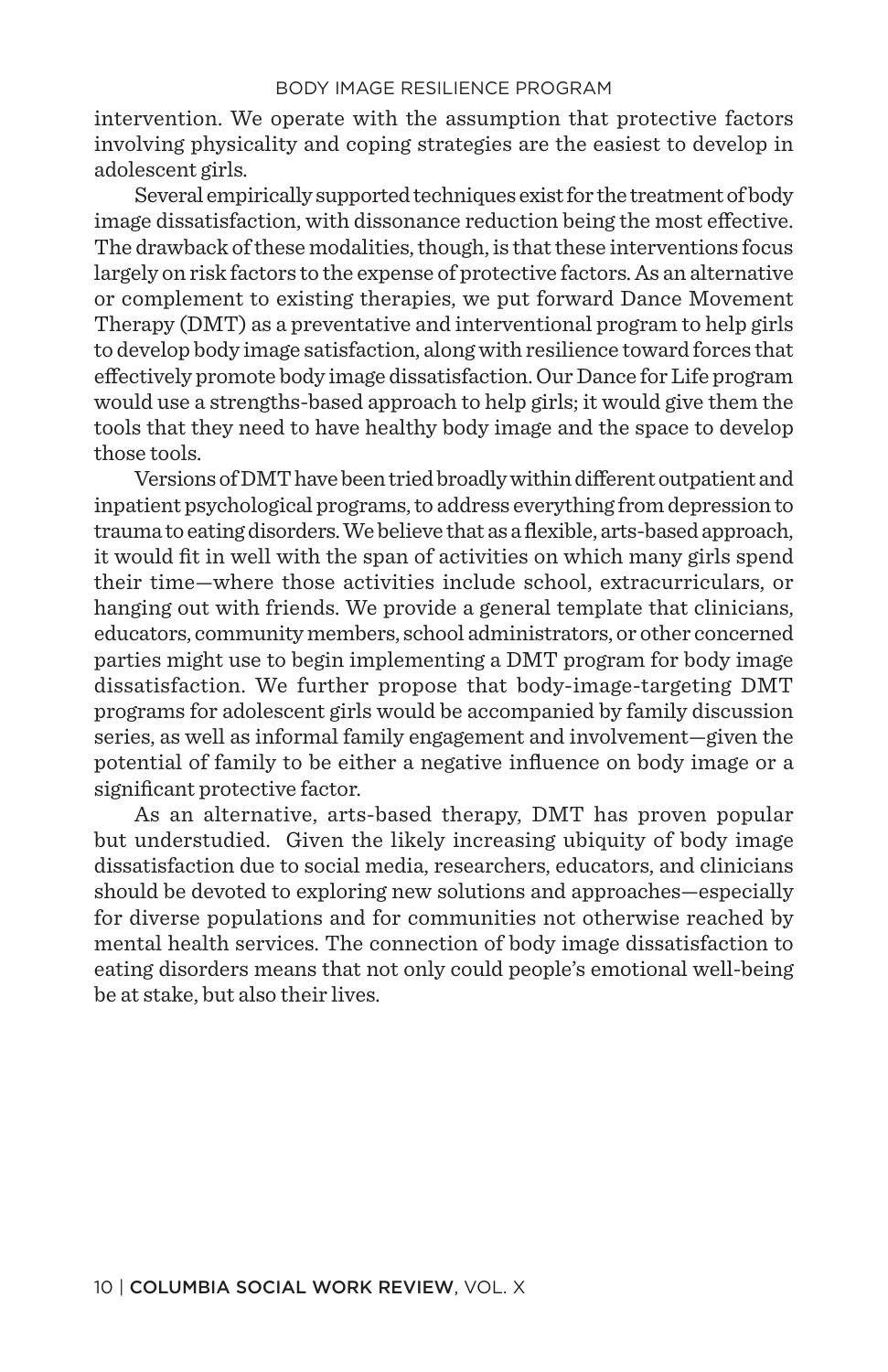### **REFERENCES**

- Adams, T., Bezner, J., & Steinhardt, M. (1997). The conceptualization and measurement of perceived wellness: Integrating balance across and within dimensions. *American Journal of Health Promotion, 11, 208–218.*
- Anderson, D. R., Huston, A. C., Schmitt, K. L., Linebarger, D. L., & Wright, J. C. (2001). Early childhood television viewing and adolescent behavior: The recontact study. *Monographs of the Society for Research in Child Development, 66,* 1–146.
- Anderson, M., & Jiang, J. (2018). Teens, Social Media & Technology 2018. Washington, D.C.: Pew Research Center. Retrieved from https://www. pewinternet.org/wp-content/uploads/sites/9/2018/05/PI\_2018.05.31\_ TeensTech\_FINAL.pdf
- Atkinson, M. J., & Wade, T. D. (2015). Mindfulness-based prevention for eating disorders: A school-based cluster randomized controlled study. *International Journal of Eating Disorders, 48,* 1024–1037. doi:10.1002/eat.22416
- Barker, E. T., & Galambos, N. L. (2003). Body Dissatisfaction of Adolescent Girls and Boys: Risk and Resource Factors. *The Journal of Early Adolescence, 23(2),* 141–165. doi:10.1177/0272431603023002002
- Bearman, S. K., Presnell, K., Martinez, E., & Stice, E. (2006). The skinny on body dissatisfaction: *A longitudinal study of adolescent girls and boys. Journal of Youth and Adolescence, 35,* 229–241.
- Bell, B. T., & Dittmar, H (2011). Does media type matter? The role of identification in adolescent girls' media consumption and the impact of different thin-ideal media on body image. *Sex Roles, 65(7),* 478–490. doi:10.1007/s11199-011- 9964-x
- Benedikt, R., Wertheim, E. H., & Love, A. (1998). Eating attitudes and weight loss attempts in female adolescents and their mothers. *Journal of Youth and Adolescence, 27,* 43–57.
- Berrol, C. (1990). Dance/movement therapy in head injury rehabilitation. *Brain Injury, 4(3),* 257–265.
- Bucchianeri, M. M., Arikian, A. J., Hannan, P. J, Eisenberg, M. E., & Neumark-Sztainer, D. (2013). Body dissatisfaction from adolescence to young adulthood: Findings from a 10 year longitudinal study. *Body Image, 10,* 1–7.
- Choate, L. H. (2005). Toward a theoretical model of women's body image resilience. *Journal of Counseling and Development, 83(3),* 320–330. doi:10.1002/j.1556-6678.2005.tb00350.x
- Clark, L., & Tiggemann, M. (2006). Appearance culture in 9 to 12 year old girls: Media and peer influences on body dissatisfaction. *Social Development, 15,* 628–643.
- Gardner, R. M., Stark, K., Friedman, B. N., & Jackson, N. A. (2000). Predictors of eating disorder scores in children ages 6 through 14: A longitudinal study. *Journal of Psychosomatic Research, 49(3),* 199–205. doi:10.1016/S0022- 3999(00)00172-0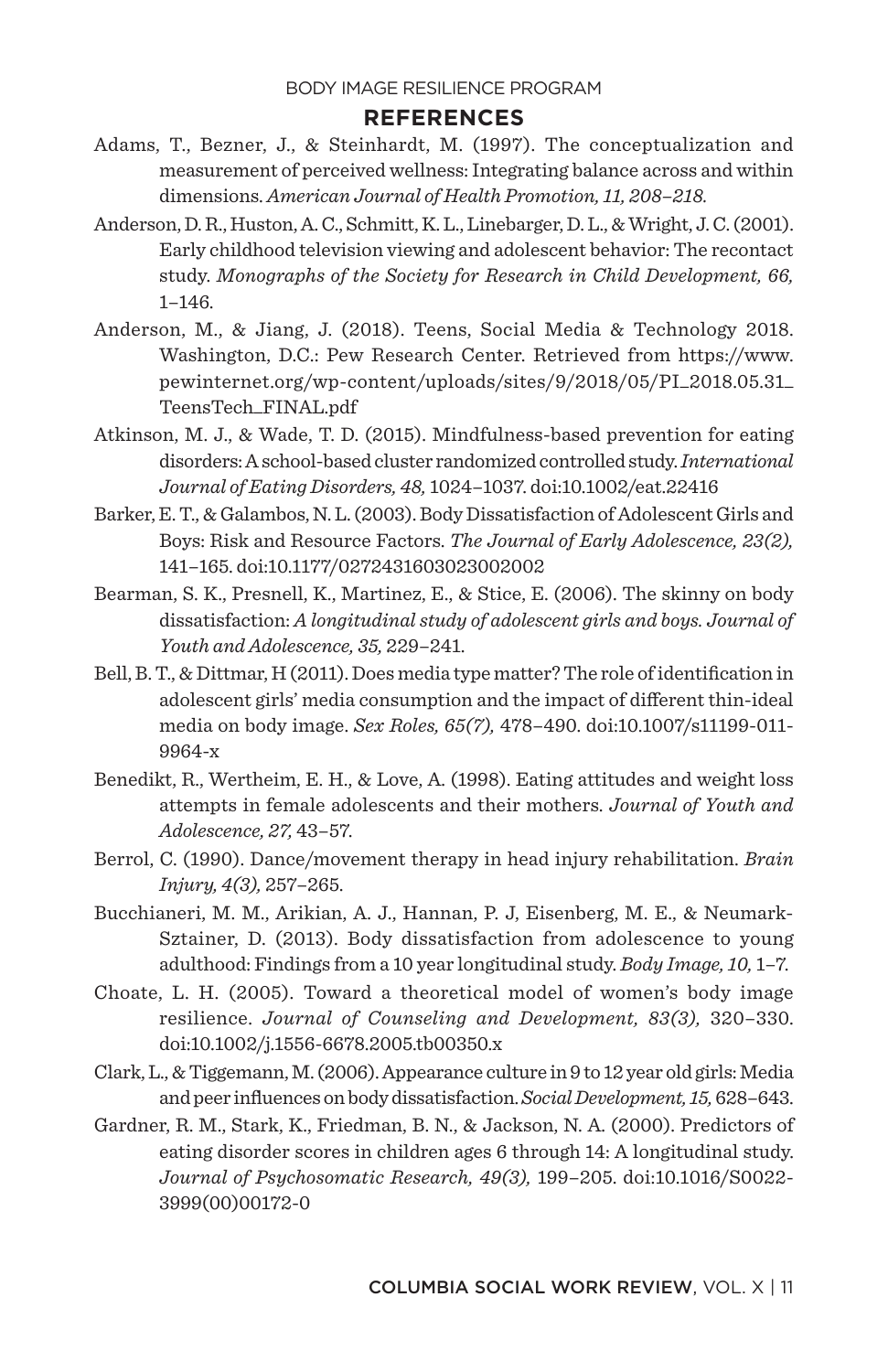- Green, E. J. & Drewes, A. A. (Eds.) (2014). Integrating expressive arts and play therapy with children and adolescents. Hoboken, NJ: Wiley.
- Hagensen, K. P. (2015). Using a Dance/Movement Therapy-Based Wellness Curriculum: An Adolescent Case Study. *American Journal of Dance Therapy, 37(2),* 150–175. doi:10.1007/s10465-015-9199-4
- Hargreaves, D., & Tiggeman, M. (2004). Idealized media images and adolescent body image: "Comparing" boys and girls. *Body Image, 1,* 351–361.
- Hoek, H. W. (2016). Review of the worldwide epidemiology of eating disorders. *Current Opinion in Psychiatry, 29(6),* 336–339. doi:10.1097/ yco.0000000000000282
- Jones, D. C. (2004). Body. Image among adolescent boys and girls: A longitudinal study. *Developmental Psychology, 40,* 823–835.
- Keery, H., van den Berg, P., & Thompson, J. K. (2004). An evaluation of the tripartite model of body image and eating disturbance in adolescent girls. *Body Image: An International Journal of Research, 1,* 237–251.
- Kichler, J. C., & Crowther, J. H. (2001). The effects of maternal modeling and negative family communication on women's eating attitudes and body image. *Behavior Therapy, 32,* 443–457.
- Kluck, A. (2010). Family Influence on Disordered Eating: The Role of Body Image Dissatisfaction. *Body Image, 7,* 8–14.
- Lawler, M., & Nixon, E., (2011). Body dissatisfaction among adolescent boys and girls: The effects of body mass, peer appearance culture and internalization of appearance ideals. *Journal of Youth and Adolescence, 40,* 59–71.
- Levine, M. P., & Smolak, L. (2006). *The prevention of eating problems and eating disorders: Theory, research and practice.* Mahwah, NJ: Erlbaum.
- Levine, M. P., & Smolak, L. (2002). Body image development in adolescence. In T. F. Cash & T. Pruzinsky (Eds.), *Body image: A handbook of theory, research, and clinical practice* (pp. 74–82). New York: Guilford.
- Levine, M., & Smolak, L. (1996). Media as context for the development of disordered eating. In L. Smolak, M. Levine & R. Striegel-Moore (Eds.), *The developmental psychopathology of eating disorders* (pp. 235–257). Mahwah, NJ: Erlbaum.
- Lewis, R. N., & Scannell, E. D. (1995). Relationship of Body Image and Creative Dance Movement. *Perceptual and Motor Skills, 81(1),* 155–160. doi:10.2466/ pms.1995.81.1.155
- Meekums, B. (1992). The love bugs: Dance movement therapy in a Family Service Unit. In H. Payne (Ed.), *Dance Movement Therapy: Theory and Practice* (pp. 18–38). London, New York: Tavistock/Routledge.
- Mendelson, B., Mendelson, M., & White, D. (2001). Body-Esteem Scale for adolescents and adults. *Journal of Personality Assessment, 76,* 90–106. doi:10.1207/S15327752JPA7601\_6
- Myers, T. A., & Crowther, J. H. (2009). Social comparison as a predictor of body dissatisfaction: A meta-analytic review. *Journal of Abnormal Psychology, 118,* 683–698.
- 12 | COLUMBIA SOCIAL WORK REVIEW, VOL. X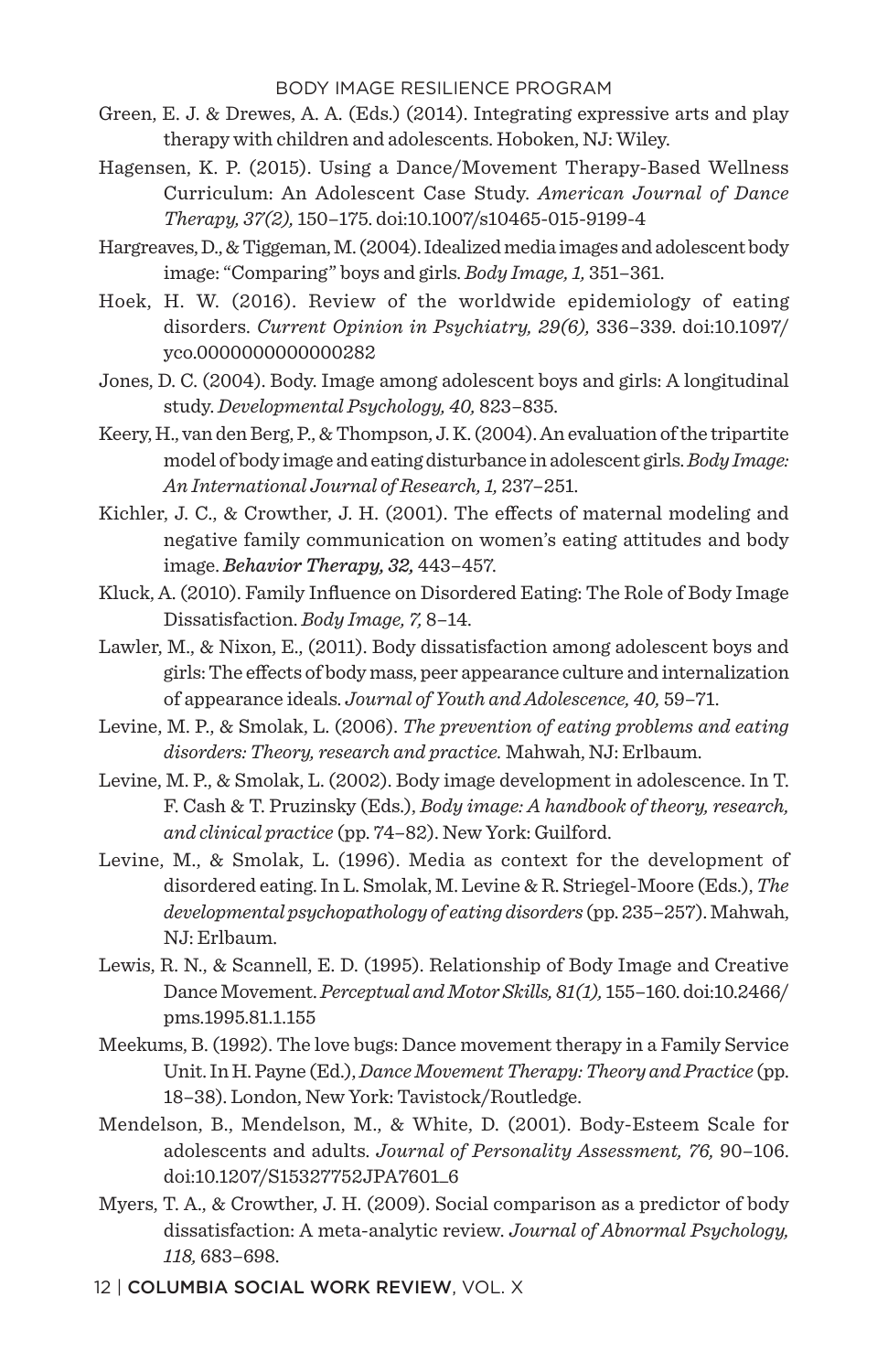- Neumark-Sztainer, D., Levine, M. P., Paxton, S. J., Smolak, L., Piran, N., & Wertheim, E. H. (2006). Prevention of body dissatisfaction and disordered eating. What next?. *Eating Disorders, 14,* 265–285.
- O'Dea, J. A. (2004). Evidence for a Self-Esteem Approach in the Prevention of Body Image and Eating Problems among Children and Adolescents. *Eating Disorders, 12(3),* 225–239. doi:10.1080/10640260490481438
- Parker, S., Nichter, M., Nichter, M., Vuckovic, N., Sims, C., & Ritenbaugh, C. (1995). Body image and weight concerns among African American and White adolescent females: Differences that make a difference. *Human organization 54(2),* 103–114.
- Paxton, S. J., Neumark-Sztainer, D., Hannan, P. J., & Eisenberg, M. E. (2006). Body dissatisfaction prospectively predicts depressive mood and low selfesteem in adolescent girls and boys. *Journal of Clinical Child and Adolescent Psychology 35,* 539–549.
- Payne, H. (1992). *Dance movement therapy: Theory and practice.* London: Tavistock/ Routledge.
- Pelletier, L. G., Dion, S., & Lévesque, C. (2004). Can self-determination help protect women against sociocultural influences about body image and reduce their risk of experiencing bulimic symptoms. *Journal of Social and Clinical Psychology, 23(1)*, 61–88.
- Perloff, R. M. (2014). Social media effects on young women's body image concerns: Theoretical perspectives and an agenda for research. *Sex Roles: A Journal of Research, 71(11–12),* 363–377. doi:10.1007/s11199-014-0384-6
- Pylvänäinen, P. (2003). Body Image: A Tripartite Model for Use in Dance/ Movement Therapy. *American Journal of Dance Therapy, 25(1),* 39–55. doi:10.1023/A:1025517232383
- Ritter, M., & Graff Low, K. (1996). Effects of dance/movement therapy: *A metaanalysis. The arts in Psychotherapy, 23(3),* 249–260.
- Rohde, P., Stice, E., & Marti, C. N. (2015). Development and predictive effects of eating disorder risk factors during adolescence: Implications for prevention efforts. *International Journal of Eating Disorders, 48(2),* 187–198. doi:10.1002/eat.22270
- Runfola, C. D., Von Holle, A., Trace, S. E., Brownley, K. A., Hofmeier, S. M., Gagne, D. A., & Bulik, C. M. (2013). Body dissatisfaction in women across the lifespan: Results of the UNC-SELF and Gender and Body Image (GABI) studies. European Eating Disorders Review: *The journal of the Eating Disorders Association, 21(1),* 52–9.
- Schroff, H., & Thompson, K. (2006). The Tripartite Influence Model of Body Image and Eating Disturbance: A replication with adolescent girls. *Body Image, 3,* 17-23.
- Shisslak, C. M., & Crago, M. (2001). Risk and protective factors in the development of eating disorders. In K. J. Thompson & L. Smolak (Eds.), *Body image, eating disorders, and obesity in youth* (pp. 103–125). Washington, DC: American Psychological Association.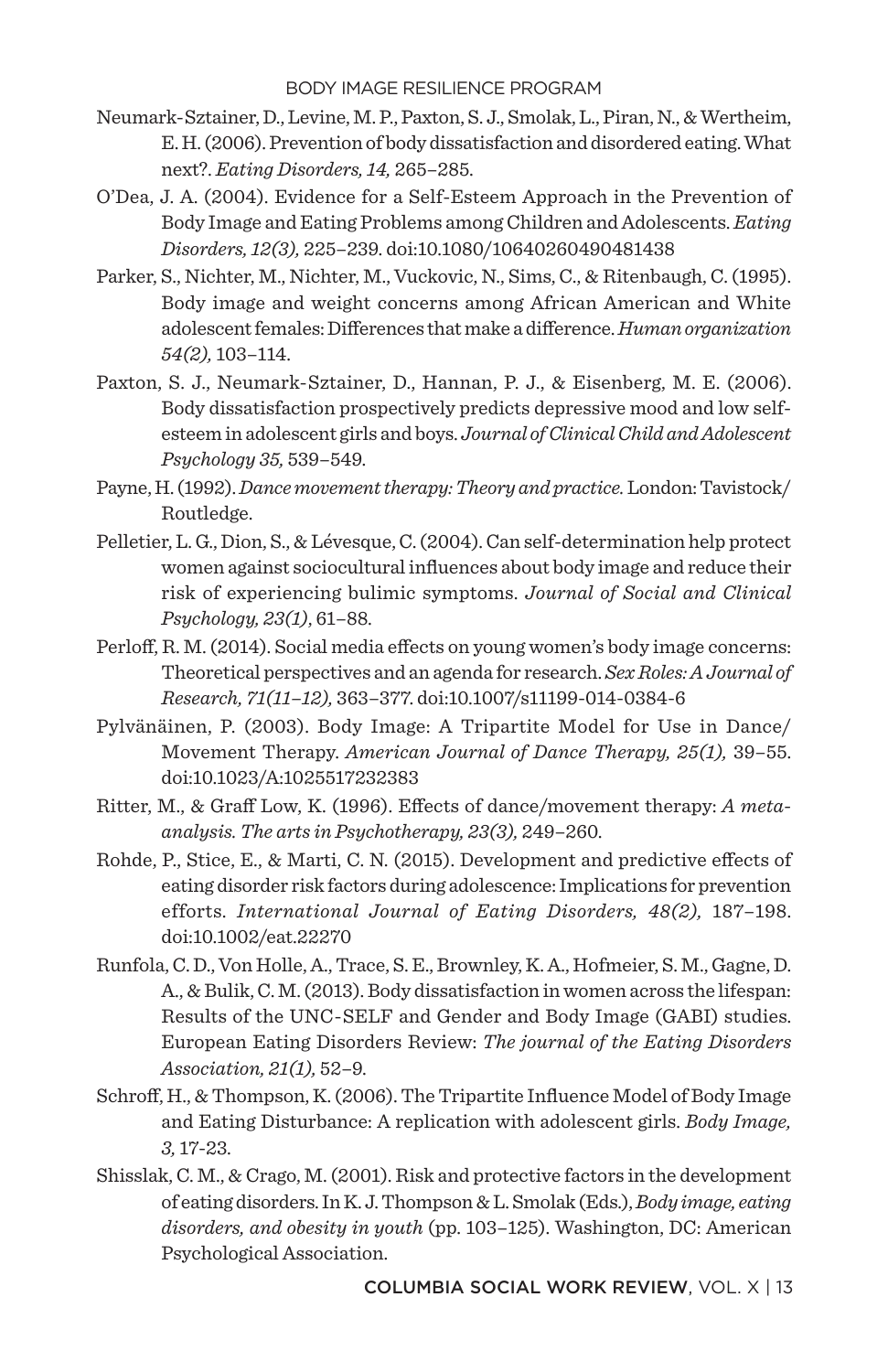- Shuttlesworth, M. E., & Zotter, D. (2011). Disordered Eating in African American and Caucasian Women: The Role of Ethnic Identity. *Journal of Black Studies, 42(6),* 906–922. doi:10.1177/0021934710396368
- Smink, F. R. E., van Hoeken, D., & Hoek, H. W. (2012). Epidemiology of eating disorders: Incidence, prevalence, and mortality rates. *Current Psychiatry Reports, 14(4),* 406–414. doi:10.1007/s11920-012-0282-y
- Snapp, S., Choate, L. H., & Ryu, E. (2012). A body image resilience model for first year college women. *Sex Roles, 67,* 211–221. doi:10.1007/s11199-012-0163-1
- Stice, E., Becker, C. B., Yokum, S. (2013). Eating disorder prevention: Current evidence base and future directions. *International Journal of Eating Disorders 46,* 478–485.
- Stice, E., Rohde, P., Gau, J., & Shaw, H. (2009). An effectiveness trial of a dissonancebased eating disorder prevention program for high-risk adolescent girls. *Journal of Consulting and Clinical Psychology, 77(5),* 825–834. doi:10.1037/ a0016132
- Stice, E., Shaw, H., Burton, E., & Wade, E. (2006). Dissonance and healthy weight eating disorder prevention programs: A randomized efficacy trial. *Journal of Consulting and Clinical Psychology, 74,* 263–275.
- Stice, E., Shaw, H., & Marti, C.N. (2007). A meta-analytic review of eating disorder prevention programs: Encouraging findings. *Annual Review of Clinical Psychology, 3*, 207–231.
- Tiggemann, M., & Slater, A. (2013). NetGirls: The internet, Facebook, and body image concern in adolescent girls. *International Journal of Eating Disorders, 46,* 630–633.
- Thompson, J. K., Heinberg, L. J., Altabe, M., & Tantleff-Dunn, S. (1999). *Exacting beauty: Theory, assessment and treatment of body image disturbance.* Washington, DC: American Psychological Association.
- Vartanian, L. R., Hayward, L. E., Smyth, J. M., Paxton, S. J., & Touyz, S. W. (2018). Risk and resiliency factors related to body dissatisfaction and disordered eating: The identity disruption model. *The International Journal of Eating Disorders, 51(4),* 322–330. doi:10.1002/eat.22835
- Warren, C. S., Gleaves, D. H., Cepeda-Benito, A., Fernandez, M. D. C., & Rodriguez-Ruiz, S. (2005). Ethnicity as a protective factor against internalization of a thin ideal and body dissatisfaction. *International Journal of Eating Disorders, 37(3),* 241–249.
- Watson, L. B., Ancis, J. R., White, D. N., & Nazari, N. (2013). Racial Identity Buffers African American Women From Body Image Problems and Disordered Eating. *Psychology of Women Quarterly, 37(3),* 337–350. doi:10.1177/0361684312474799
- Welling, A. (2014). What is Dance/Movement Therapy? American Dance Therapy Association. Retrieved from https://adta.org/2014/11/08/what-isdancemovement-therapy/